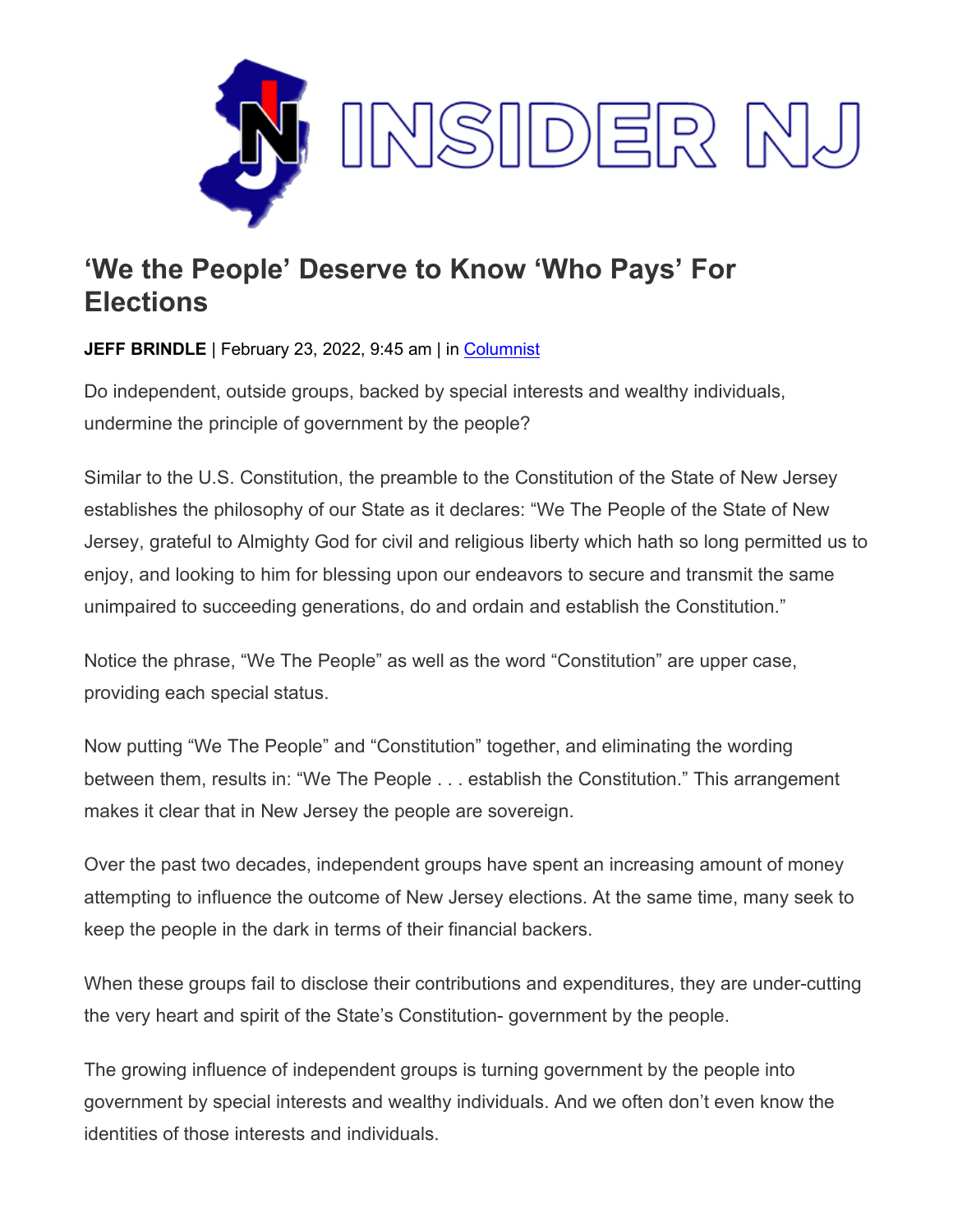Special interest independent spending has grown exponentially over the last two decades. It has flooded New Jersey elections with money frequently disguised from the public yet nevertheless influential over the outcome of elections.

Compared to the 2005 gubernatorial election year, when there was just \$411,224 in independent spending on state elections, overall outside group spending of \$57.5 million in the 2021 New Jersey election represented an incredible increase of 13,884 percent.

While independent group spending has soared during this period, financial activity by political parties has declined. For example, in 2005 the two state parties, four legislative leadership committees and 42 county parties collectively spent \$38.7 million. By 2021, spending by those same party committees had dropped to \$30.3 million, a decrease of 22 percent from 2005.

This involvement by independent groups, and concomitant influence over elections, is not limited to statewide elections. Their financial war chests have been directed toward local elections as well. Local municipal party committees spending shrunk to \$4.4 million in 2017, half of their expenditures of ten years earlier. On the other hand, independent groups ratcheted up their spending locally.

Newark's 2014 mayoralty contest witnessed \$5.5 million spent by independent groups. A year before \$250,000 was spent by outside groups in Jersey City. During the previous decade, two related Washington D.C.-based super PACs have twice participated in Parsippany's elections.

This column, as well as previous columns, recognizes the First Amendment right of independent groups to participate in New Jersey elections. That doesn't mean that they should have an unfair advantage over candidates and political parties. Nor does it mean that they should drown out the voice of the people nor undermine the spirit of the State Constitution's founding principle of self-government, one that the people of New Jersey have freely chosen and established.

Political parties and candidates in New Jersey are highly regulated but independent groups are not. Yet, both have the same goal, to influence the outcome of elections and thereby public policy.

Parties are regulated even to the point of how they are organized, how their committee people are to be elected, when they are to meet, and how they are to disclose their financial activity.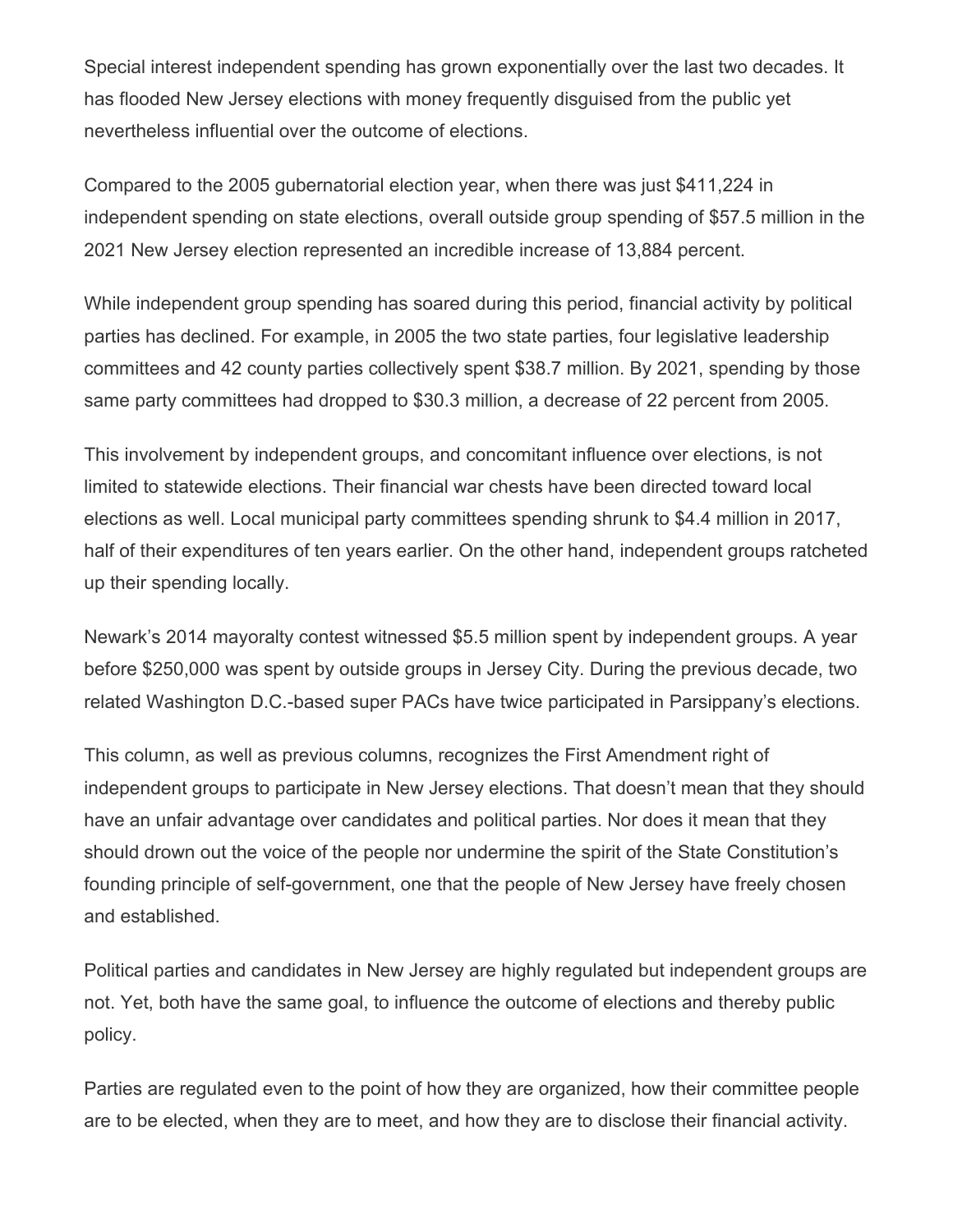Likewise, candidates are highly regulated in terms of how their finances can be used, limits on contributions, and disclosure.

On the other hand, independent groups are hardly regulated, except in circumstances when they expressly support or oppose a candidate; and then only are expenditures to be disclosed. Moreover, they are not limited in terms of contribution amounts as long as they are independent and there are no limitations on how their money can be used.

Thus, there is a structural imbalance in New Jersey's electoral system between candidates and parties on the one hand and independent groups on the other. Dark money groups have an advantage over more transparent and regulated candidates and parties.

Article IV, Section IV of the U.S. Constitution guaranteed in 1787 that every State "a republican form of government", meaning government minus a monarchy or aristocracy.

In modern times, special interest groups and wealthy individuals have used their campaign contributions and lobbying to become the new aristocracy.

Their power mushroomed after the McCain-Feingold legislation of 2002 ended unlimited contributions to national parties. This prompted many special interests to spend their money independently on elections instead of just sending checks to parties and candidates.

The trend accelerated after federal court rulings in *Citizens United v. FEC (2010)*, which led to unlimited independent spending by corporations and unions, and *Speechnow.org v. FEC (2010)*, which ruled that these new breeds of independent spending committees could accept unlimited contributions.

Though much has changed since 1787, with the nation progressively becoming more democratized, the danger presented by special interest, independent groups and super wealthy individuals to New Jersey's electoral system is real. Transparency can alter that by making these groups more accountable to voters.

The Governor and Legislature have an opportunity to address the issues presented by the new "aristocracy" by enacting legislation that would require disclosure of contributions and expenditures by special interest independent groups when they are engaged in elections and strengthening political parties; thereby reaffirming the constitutional principle of government by the people.